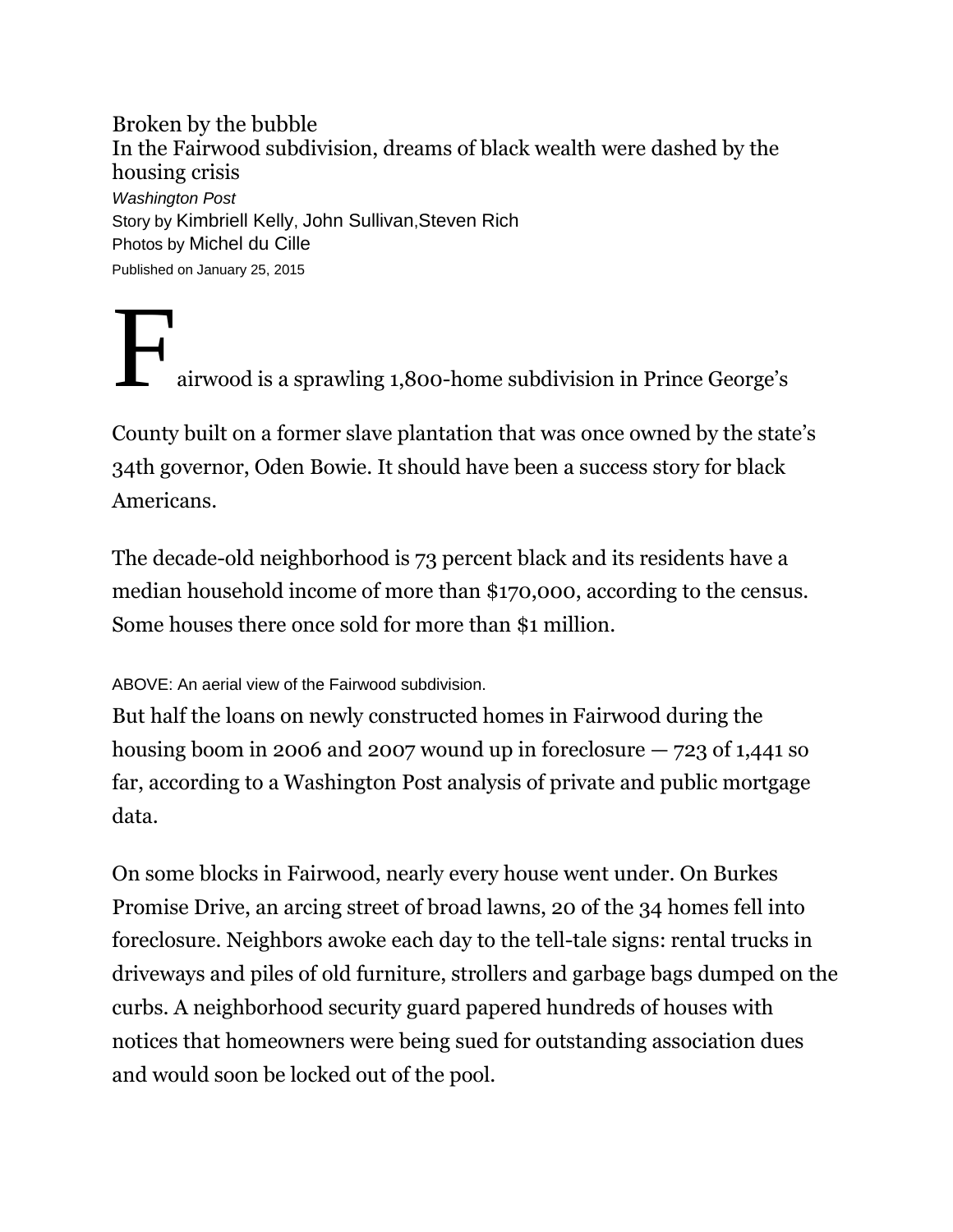Nationwide, the disproportionate impact of the mortgage crisis on African Americans has been well documented.

Less understood is how the crisis played out block by block and continues to reverberate in Prince George's, the wealthiest majority-black county in the United States. It was also the epicenter for mortgage failures in Maryland. Today, far fewer blacks are getting home loans in the county, foreclosures are on the rise again and the African American share of the population has started to decline there for the first time since the civil rights movement.

Fairwood, one of the nation's most aspirational black communities, is a symbol of what blacks lost in the crisis. For all its wealth, the community had the second-highest foreclosure rate in the county for a neighborhood with more than 100 loans, behind only one in Adelphi, which had a much-lower median income of \$64,398.

In Fairwood, houses once valued at \$700,000 are going for \$350,000. Legions of homeowners who bought high have seen their equity evaporate, and still labor under hundreds of thousands of dollars in debt. And the percentage of blacks being approved to buy in the neighborhood has declined, even as deal-seekers of every demographic move in.

"Maybe for blacks, 10 years ago, this was the up-and-coming black area," said Kris Marsh, a Fairwood resident who is also a sociologist at the University of Maryland. Now, people are just looking for deals, she said. "Today, people could be thinking, 'I want the most bang for my buck.' "

A Washington Post analysis reveals what a drive through the neighborhood's stately houses might not: the effect of subprime lending on the community. Of the 1,441 loans made in Fairwood between 2006 and 2007, 416 were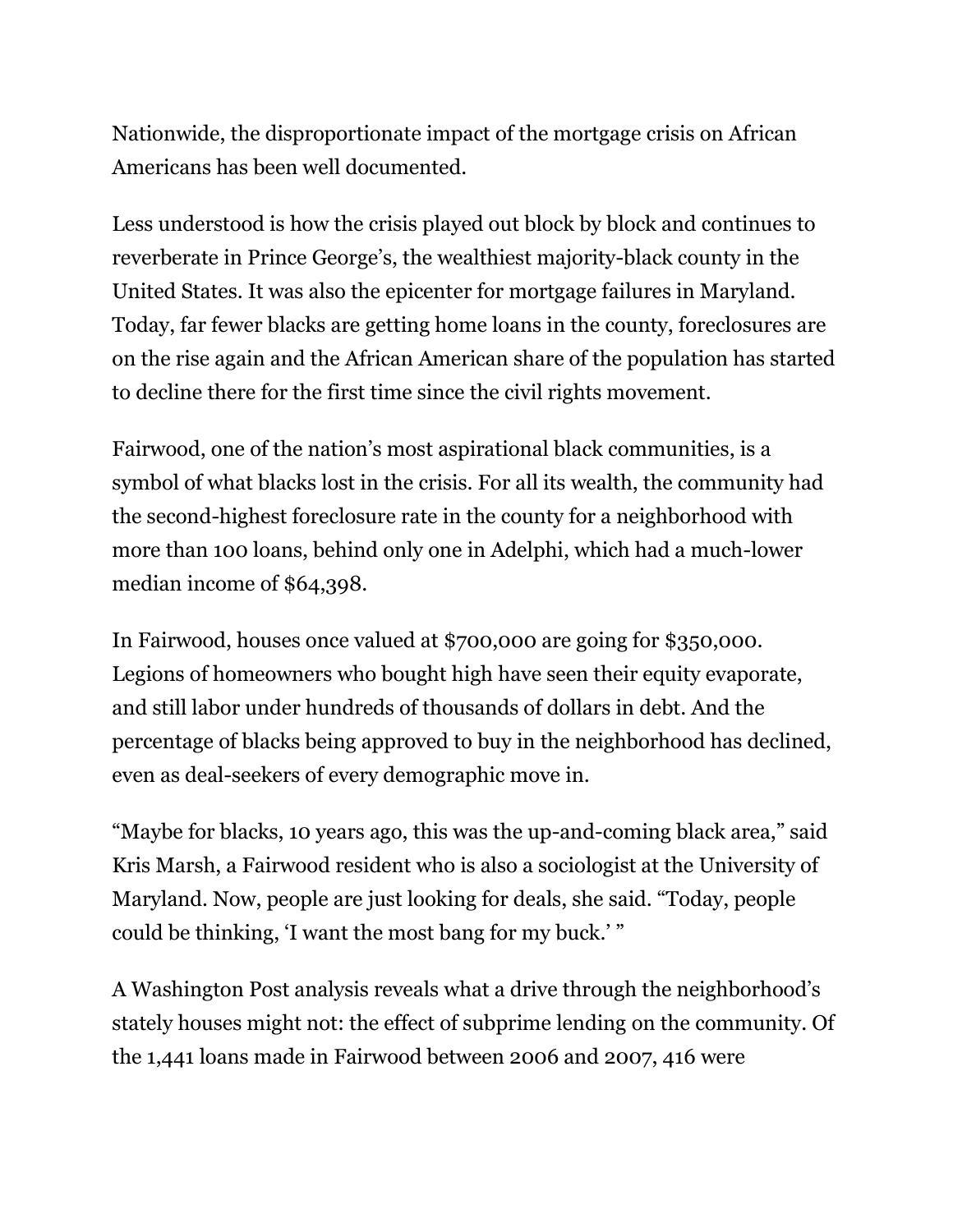subprime, which are riskier loans that carry higher fees and interest rates that adjust frequently, according to federal home mortgage data.

In the lead-up to the crisis, borrowers in Prince George's earning more than \$200,000 per year received subprime loans 31 percent of the time, the highest rate in the nation for a county where 750 or more subprime loans were made.

The data also reveals a crisis within the crisis: African immigrants, who make up 5 percent of the population of Prince George's, accounted for nearly onethird of the families affected by foreclosure in Fairwood, according to a Post analysis of mortgage data provided by Lender Processing Services.

Billy Okoye, a real estate agent who lives in Fairwood, said that during the boom the neighborhood was very attractive to immigrants from West Africa, who favor new construction.

"They went down and found communities like Fairwood, where builders were offering a lot of incentives," Okoye said. "They were loan products that could give you 100 percent financing, and you can actually build with zero down payment, interest only."

He said home buyers did not see what was coming.

"They had lots of programs at the time back in 2004 and 2005. And they figured, why not? If this is where we can get it, why not?" Okoye said. "When the downturn happened, reality set in. The balloon burst, and mortgages started to go up."

That reality is apparent to those who live in Fairwood now.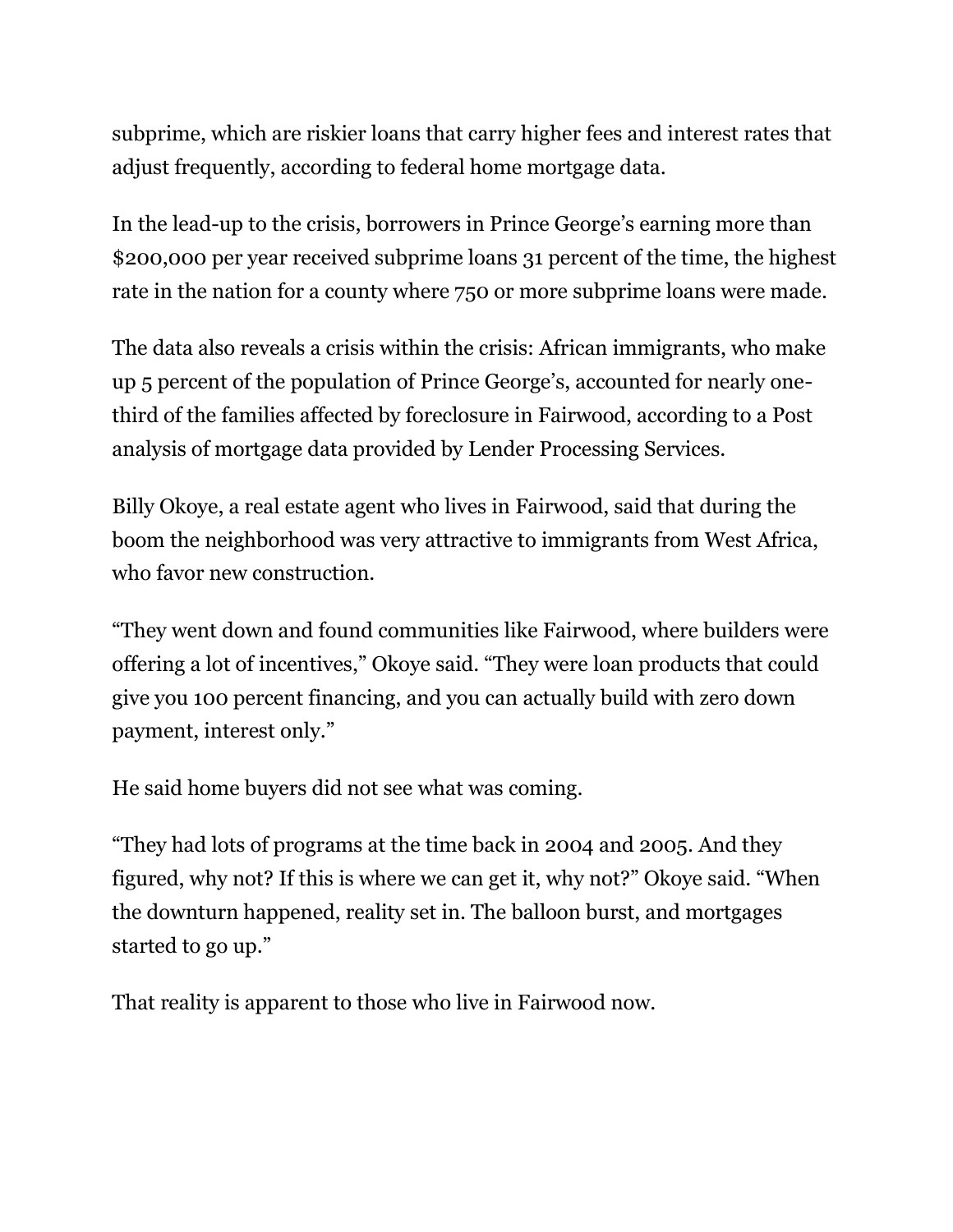Solon Phillips, a 41-year-old lawyer and Fairwood resident, bought his 6,000 square-foot home in February 2009 for \$460,000. The home originally sold for more than \$600,000 in 2005.

"The crisis, I believe, has changed the face of Fairwood," said Phillips, a Brooklyn-born Trinidadian. "Once the housing crisis hit, the value and prices of the homes in Fairwood dropped. This drop opened the door for less affluent homeowners to purchase and move into the community."

Fairwood resident and real estate agent Anthony Thomas, 40, bought there with his wife, Germaine, 37, in the early days of the neighborhood, before the crisis.

"I know that a lot of families were displaced, neighborhoods shaken, and economies placed in turmoil," he said.

But Thomas sees Fairwood's new diversity as a virtue. "As the region continues to grow as a melting pot of ethnicities, Fairwood now serves as one of Prince George's County's brightest stars that exemplifies diversity in a planned community," he said.

Marsh, uniquely trained to understand just such a neighborhood transformation, can see both sides of the equation.

"As a resident, I welcome and celebrate the socioeconomic and family type of diversity present in Fairwood," she said in an e-mail to The Post. "As a sociologist and demographer, I am troubled that Fairwood was hit hard in the housing crisis, especially given the number of black Fairwood residents. It begs the hypothetical yet sociological question: Would the same magnitude of predatory lending have taken place in Fairwood if it were a predominantly white middle-class area?"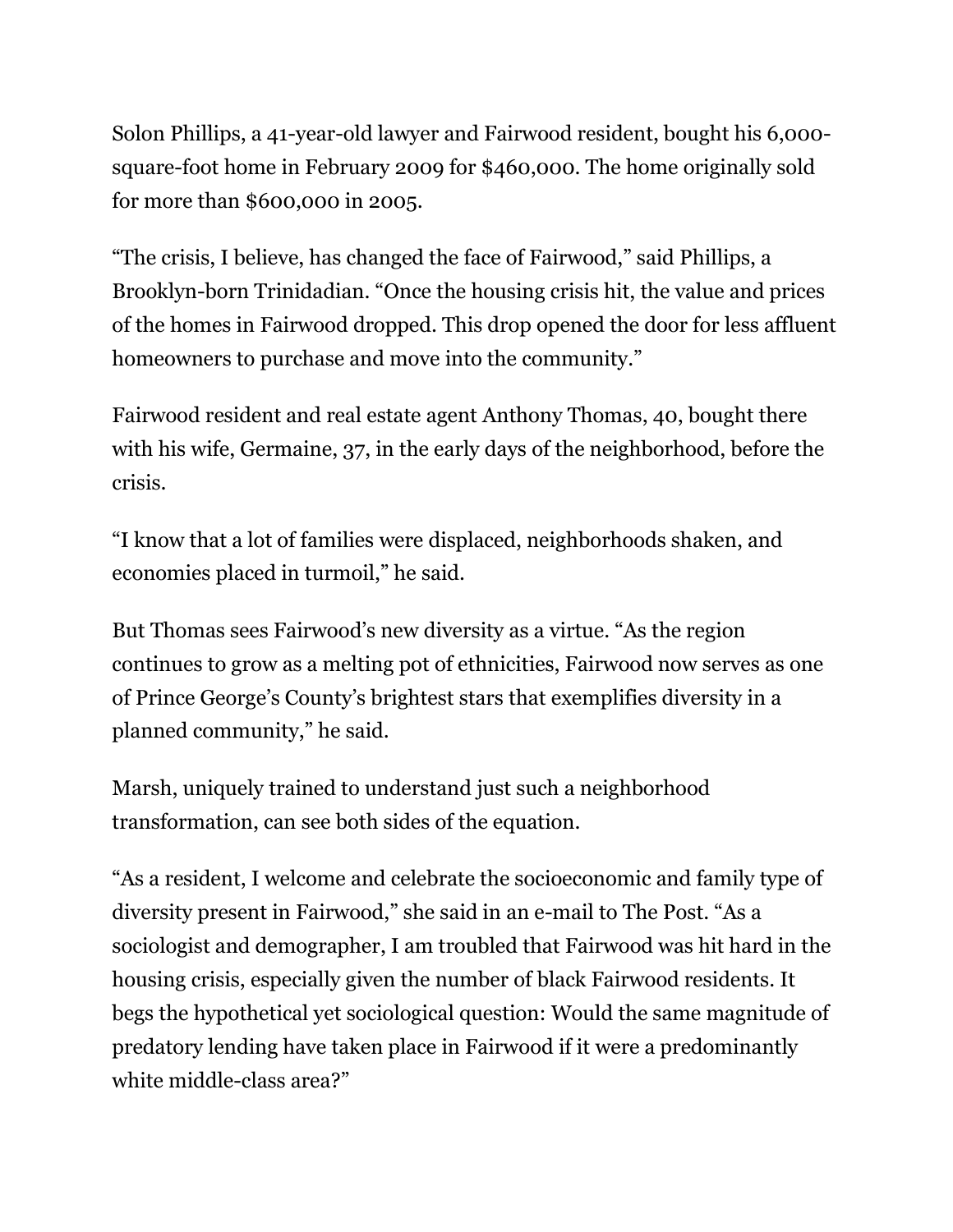## Subprime loans were largely prohibited until Congress in 1980 passed legislation lifting state interest rate controls on out-of-state banks.

At first, just a handful of small lenders made subprime loans. But as investors in the 1990s sought more mortgage-backed securities, which bundled subprime loans with other loans, demand grew. The high rates of return on the securities quickly made subprime loans the darlings of Wall Street.

Advocates and regulators soon began to point out that minorities were being harmed by the aggressive loan terms. In 1999, the four major federal banking regulators issued warnings that the elements were in place for predatory practices.

In 2006, Sheila Bair, who was appointed by President George W. Bush to run the Federal Deposit Insurance Corporation, had her staff look closely at subprime loans. She was distressed by what she found.

"These were absolutely predatory loans," Bair, who now works at the Pew Charitable Trusts, said in a recent interview.

Bair's first target was the California-based Fremont Investment and Loan, located in Brea, Calif. Fremont was Prince George's largest subprime lender, records show. Of the 4,320 home loans in the county that the firm made in 2006 and 2007, 94 percent were subprime. Almost half failed.

Fairwood borrowers received 32 loans from Fremont, according to federal mortgage data. More than half the loans had interest rates five percentage points or higher above prime rates.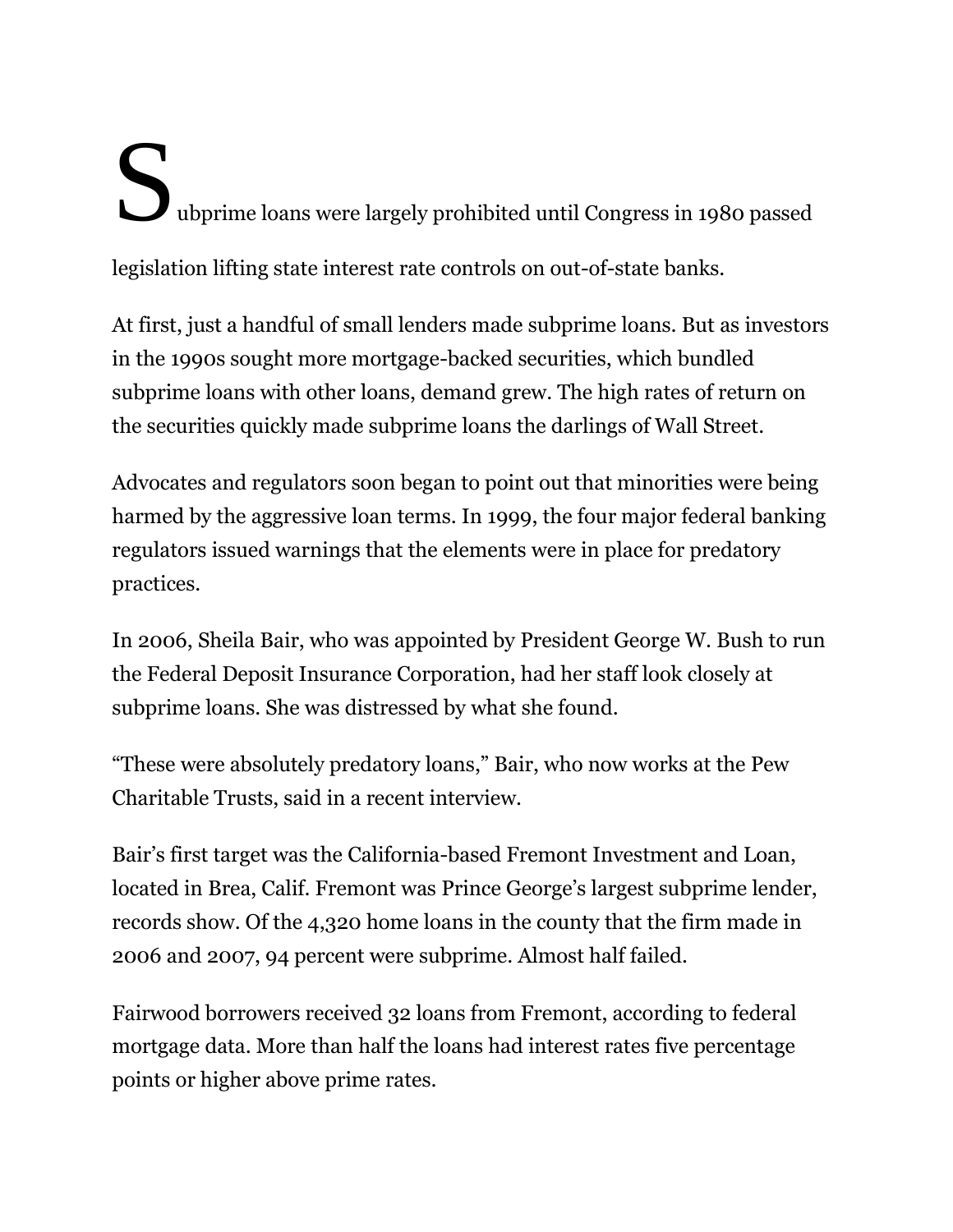"I trust all those mortgages that they made in Prince George's County were pretty bad," Bair said. "It had gotten out of control."

Bair ordered Fremont to shut down in 2007, the first such government action in the nation against a subprime lender in the years leading up to the crisis.

Although Bair managed to stop Fremont, other lenders continued to see opportunity in Prince George's.

One of the top subprime lenders in Fairwood was National City Bank, which made 95 loans to the community between 2006 and 2007. Last year, the financial company that acquired National City in 2008 agreed to pay out \$35 million to settle claims that the bank charged higher fees to black and Hispanic borrowers than similarly creditworthy white borrowers.

Using court and land records, The Post analyzed 173 home purchases in Fairwood that wound up in foreclosure between 2006 and 2008.

In 43 of those home purchases, borrowers financed 100 percent of the cost of the home with loans that had high interest rates and reset periods within three years. The loans were of the type that Angelo Mozilo, the CEO of defunct subprime lending powerhouse Countrywide Financial, had called "toxic" because they offered such onerous terms. He warned his own company in internal e-mails that the loans were "the most dangerous product in existence."

Nearly all the remaining loans The Post examined contained features associated with high default rates, such as low or no down payments, interestonly payment periods and higher rates than prime loans.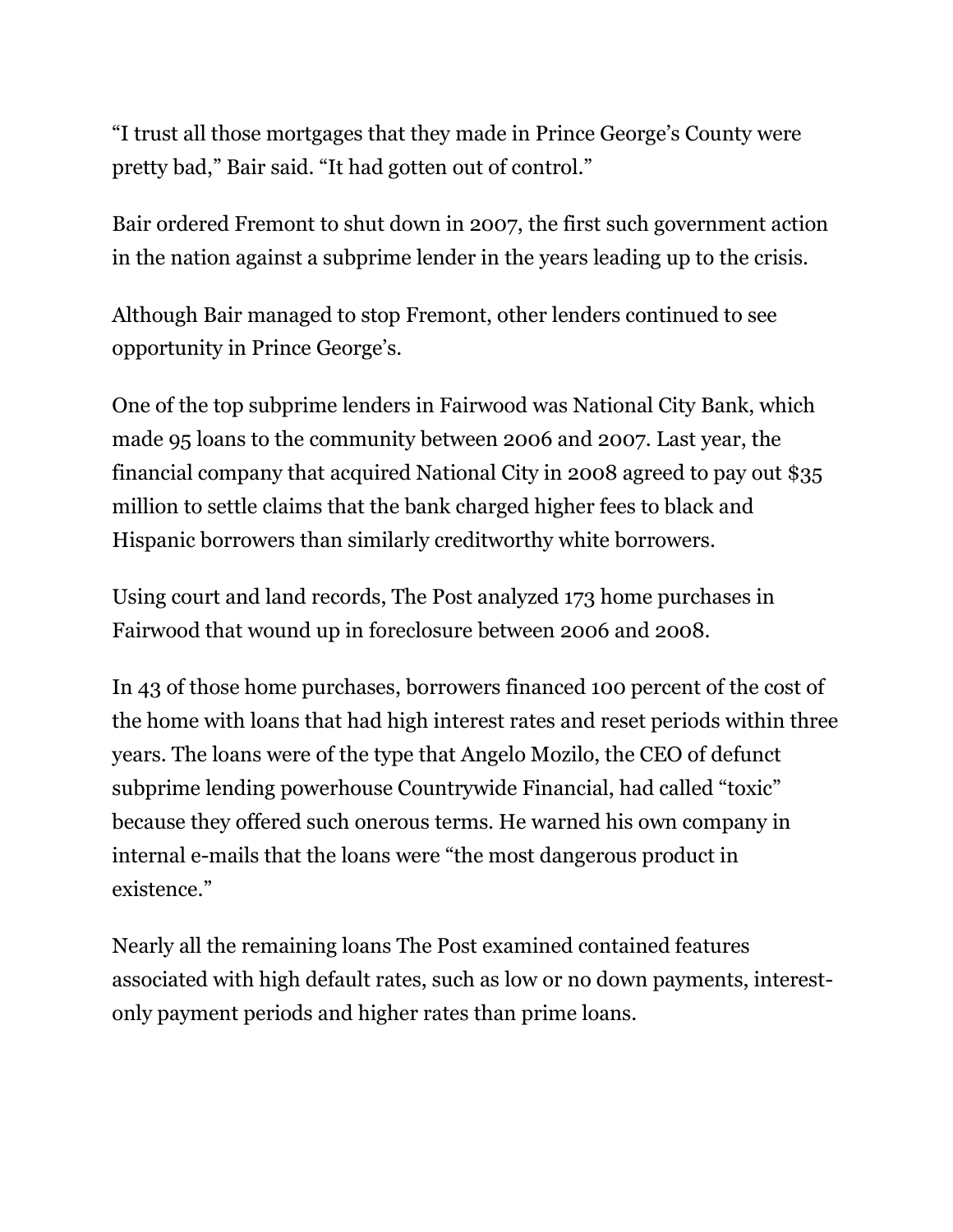Only seven out of the 173 defaulters received the most favorable lending terms, known as conventional 30-year fixed interest rate loans. These "prime" loans are the least likely to fail, experts agree.

The Post was unable to determine from the documents several factors that are likely to influence the types of loans borrowers are able to secure, including credit history, income and assets. The race of the borrowers also could not be determined.

Debbie Bocian, a researcher at the Center for Responsible Lending based in Durham, N.C., said the type of mortgage product had a lot to do with the failure rate in general.

"There is this pervasive narrative that the crisis is due to irresponsible borrowers, that they did something wrong," Bocian said. "Borrowers were steered to loans that were more expensive and abusive, when they could have qualified for much better loans."

The mortgage crisis has been blamed on everybody, including lenders, regulators, government policymakers and consumers. But there is wide agreement that subprime lending was a proximate cause.

Prosecutors and academics have shown that blacks were more likely to get subprime loans, more likely to pay higher fees and less likely to receive mortgage relief. Of blacks earning more than \$200,000 nationwide, more than 1 in 3 were sold subprime loans, twice the average of the overall population, according to a Post analysis of federal mortgage data.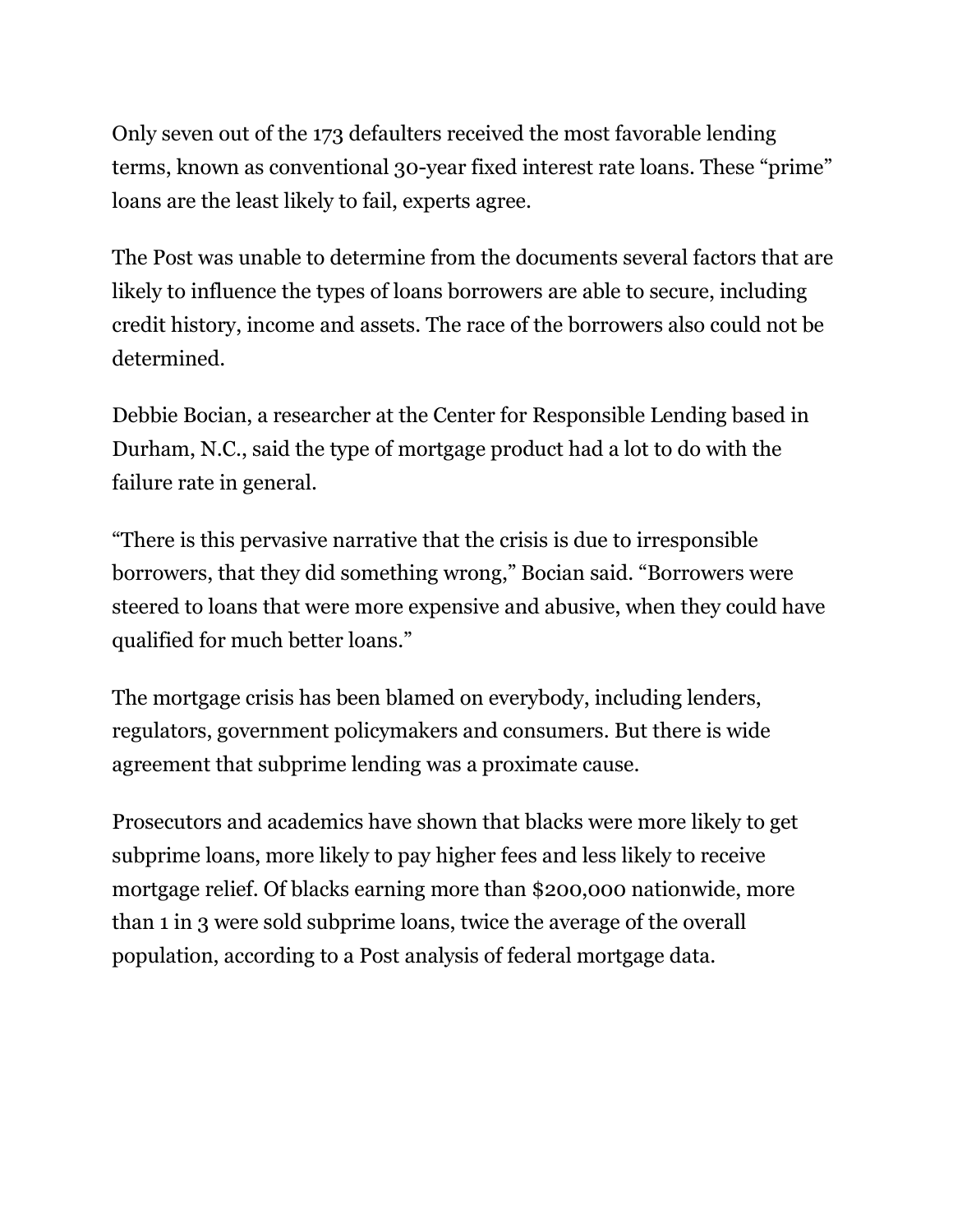## Fairwood sits in Bowie in the heart of Prince George's, just off Annapolis

Road. Developers broke ground in the neighborhood in December 2001 and did most of their building during the housing bubble. Fairwood's spacious houses and the prospect of a new elementary school attracted upper-middleclass black families, who wanted a safe place for their children to grow up among members of their own race.

The first neighborhood was called "The Promise," and developers named the streets after prominent African Americans from the county's history. Quanders Promise Drive, for example, honors the family of two of the first slaves brought to the 13 colonies. In other neighborhoods, the streets bear the names of Bowie's family members, horses and workers.

Five-bedroom houses sit back on deep, neatly trimmed yards. Many have large windows above their front doorways, providing glimpses of sparkling chandeliers in two-story entryways.

On a hill overlooking them all is a 6,600-square-foot stucco Federal-style house out of which Oden Bowie operated a 1,000-acre plantation named Fairview. It was one of the state's largest slave holdings, with more than 100 slaves before state law freed them in 1864. Descendants of the Bowie family lived in the 225-year-old home until this fall. It is now listed for sale at \$874,000. The town of Bowie is named after the patriarch and Bowie State, an historically black university, is named after the town.

In 1989, the Bowies and two prominent Maryland families who owned the surrounding land partnered with builders planning the largest mixed-use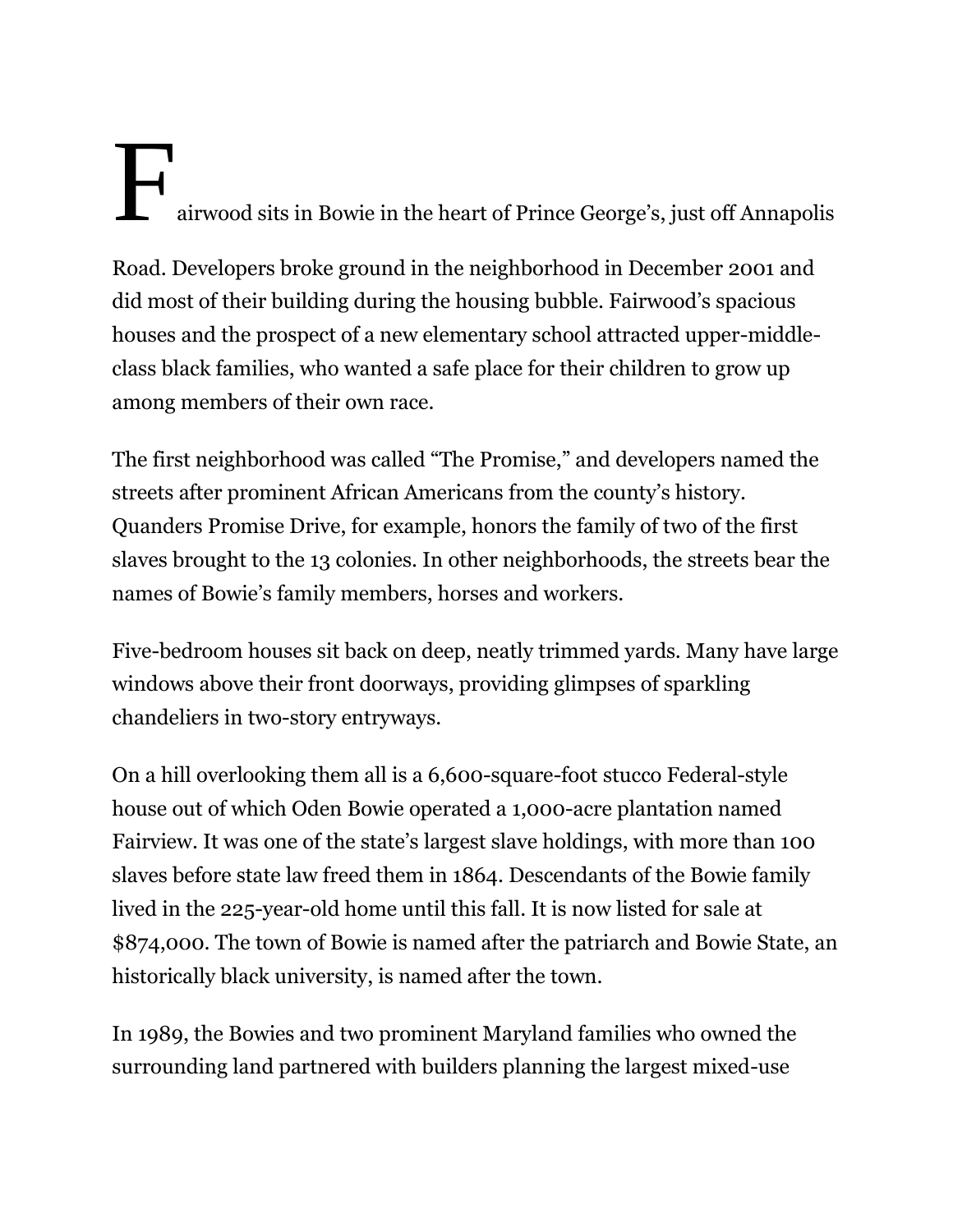development in the state. A protracted court case over zoning and opposition from the town of Bowie delayed the project for 13 years.

In February 2003, the first residents moved into Fairwood. The development was buzzing with new buyers.

Seven builders displayed different models, which allowed buyers to shop, but also created intense competition. Buyers were frequently barraged with incentives, such as finished basements, to buy a home or to finance through a preferred lender.

In August 2006, Edith Garner, who taught special education at Benjamin Tasker Middle School in Bowie, was one of those who fell in love with Fairwood.

She bought a townhouse in an area called "The Retreat at Fairwood" for \$427,213. The 2,200-square-foot home looked sturdy, with a red brick facade and blue shutters.

She signed an agreement for an adjustable-rate mortgage with an interest rate of 8.875 percent through First Guarantee Mortgage, which declined to comment for this article. She was counting on a rising house market.

"Everything was going up and up and higher," Garner, 58, said of the housing market. "I wanted to make money, too."

But the home purchase was 100 percent financed with a loan that carried a high interest rate.

Soon after Garner moved in, her hands began to tremble. She was diagnosed with Parkinson's disease.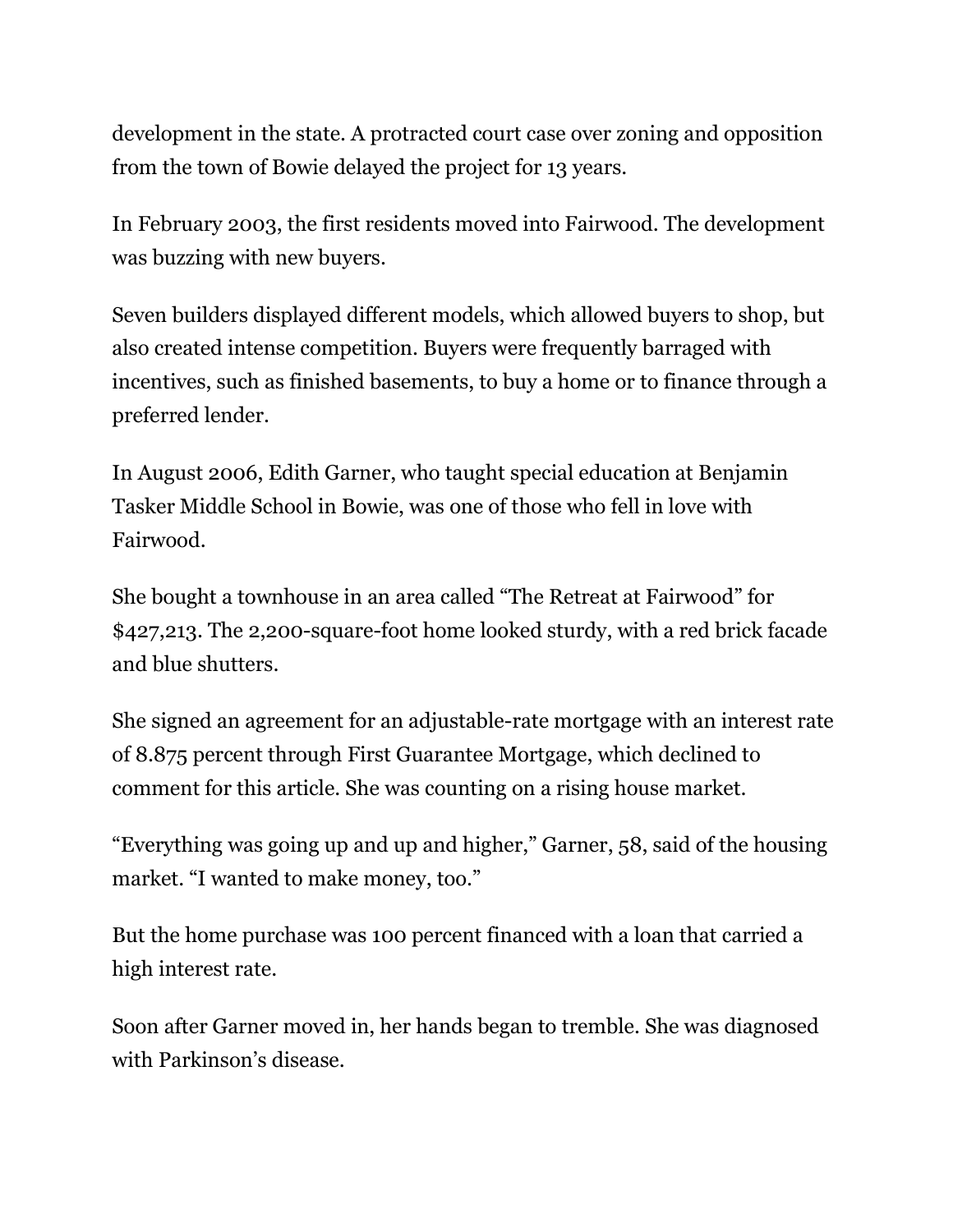Garner was able to refinance her loan at a lower rate with SunTrust Mortgage.

Eventually, she was forced to retire. But her \$2,324 monthly disability payment did not cover her \$2,549 mortgage.

In February 2008, Garner stopped paying altogether. By June, SunTrust, which also declined to comment, moved to take her house. She was \$15,260 behind. Garner fought to save her house, and in 2010, the bank agreed to drop the foreclosure case as she worked out a repayment plan.

But she fell further behind, owing \$176,596 by 2012, and she had to file for bankruptcy to stave off foreclosure. The bankruptcy did not erase any mortgage debt, but it allowed her to reduce her monthly payments.

Garner lives alone. She's unable to afford a home-health aide and earns too much in disability to receive one under Medicare.

"Who is going to call 911 if something happens to me?" she asked.

She hired an attorney to help her get a further mortgage modification. In October, her modification came through: Her mortgage is now \$1,465, which she fears is more than she can afford.

"I don't want to lose my home," she said.

Alonzo M. Walker Sr., a 56-year-old pastor, bought a \$1.1 million home on land where the plantation's tobacco barn once stood.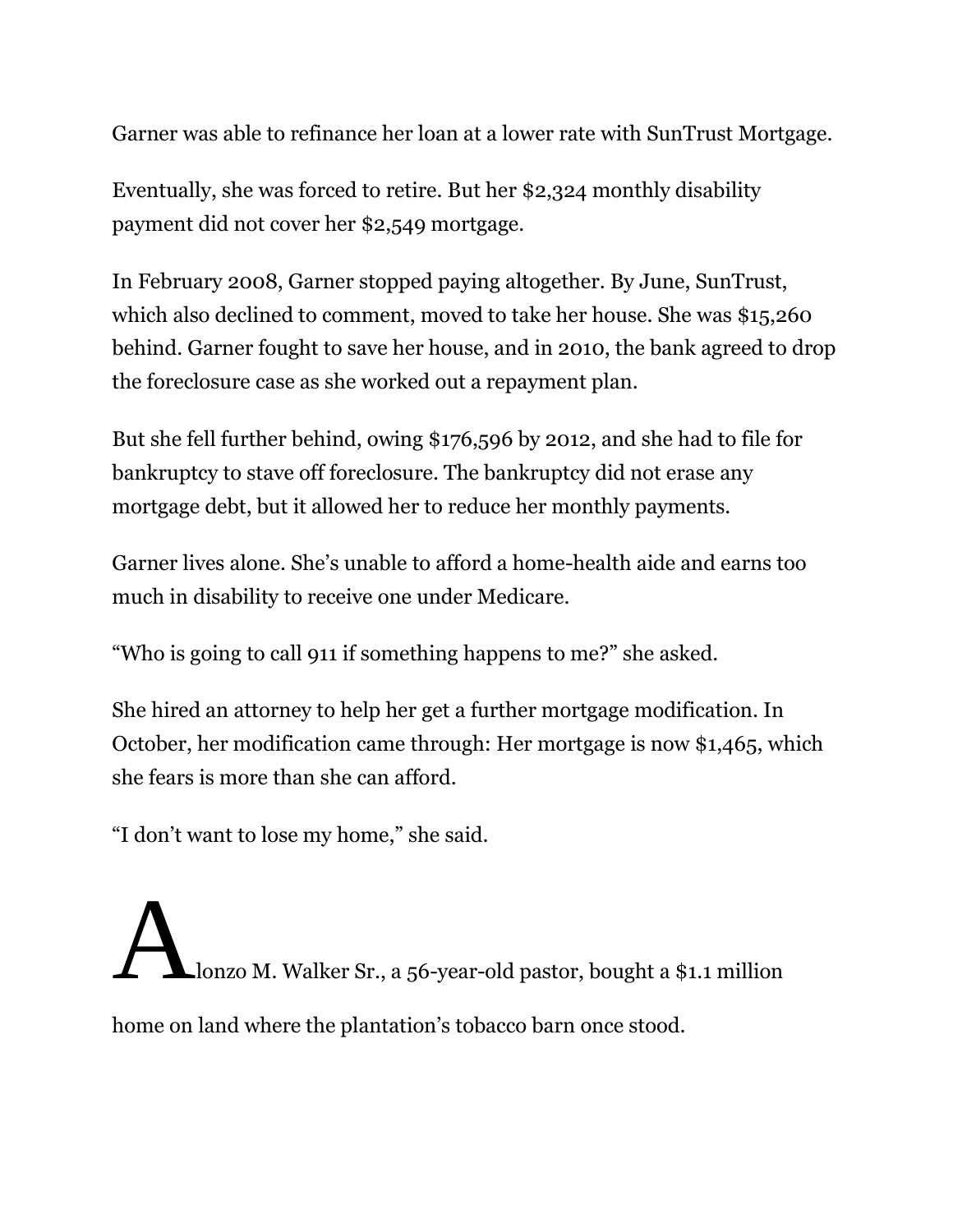He had worked for years as a supply manager at the federal government's Bureau of Engraving and Printing before founding Bethel Deliverance Outreach Ministries in 2001 in Upper Marlboro. It has 300 members.

Walker bought the courtly brick 6,000-square-foot house in 2006, putting down about 10 percent. He obtained two loans. One was an adjustable-rate interest-only loan for \$917,928 at 6.375 percent interest from Wells Fargo. He also got a second mortgage for \$114,741.

His total monthly payment came to \$5,000 per month.

As a pastor, he often comforted parishioners who had fallen on hard times during the crisis. Many lost their jobs and homes.

In 2011, Walker's wife, Wanda, suffered a stroke and could not work. He defaulted on his loan less than a year later.

In September, Wells Fargo moved to foreclose on the home. Walker was 132 days behind and owed \$31,016.

Walker filed paperwork to forestall foreclosure and to renegotiate the terms of his loan.

"I got the right person on the phone who could help me, and that was the difference," he said.

But the loan modification was not cheap. Wells Fargo, which declined to comment for this article, refused to eliminate his debt or reduce his principal. Instead, the bank gave him a third mortgage, which is still an adjustable rate loan but is capped at 5.5 percent. The loan term is 40 years.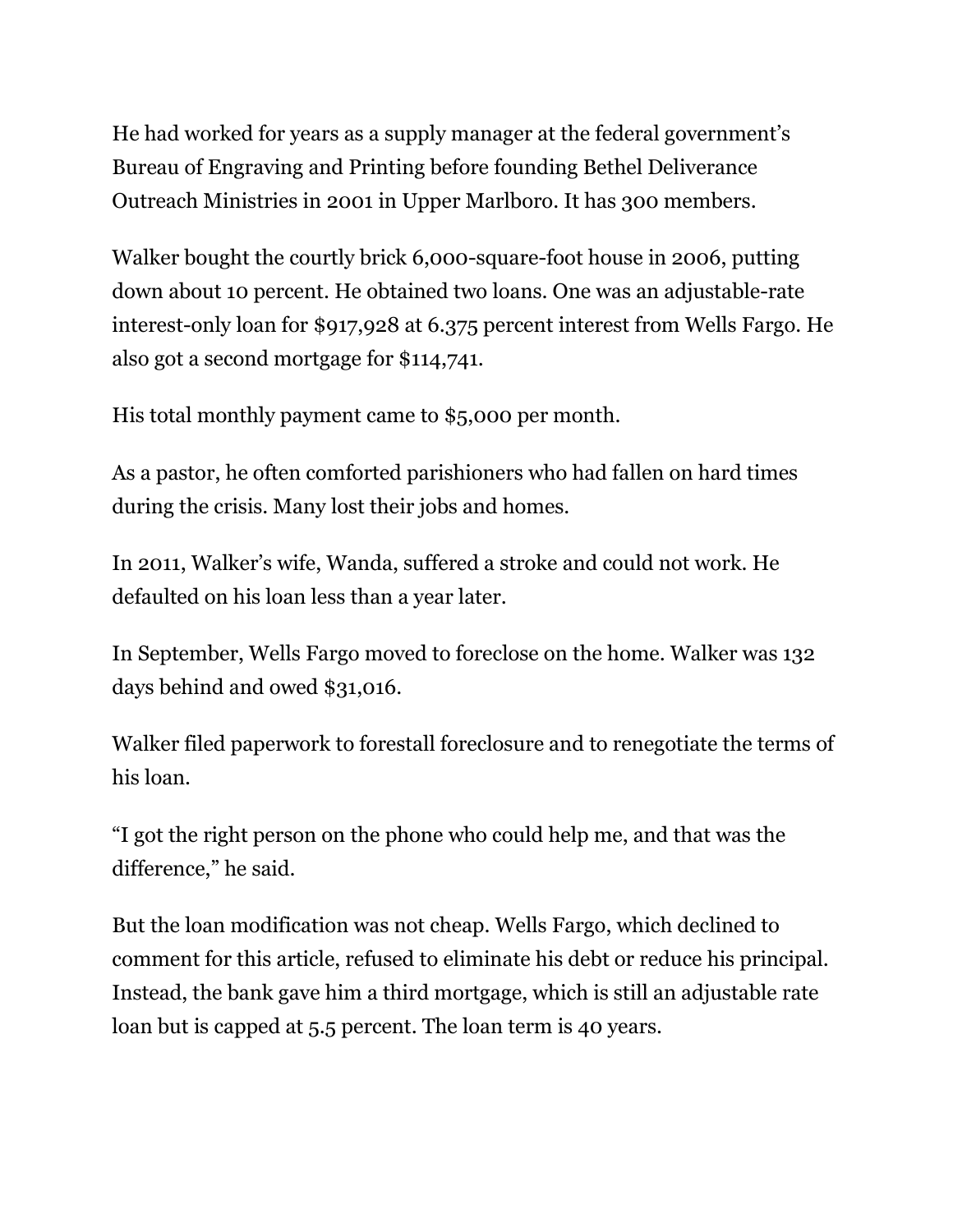Meanwhile, the house has lost a lot of value — Walker says it is worth about \$650,000.

"I know my money is just disappearing into this house," Walker said.

Despite the cost, Walker wants to stay.

"I never thought a kid from LeDroit Park could have a place like this," Walker said. "I just can't walk away."

**Many borrowers in Fairwood did not qualify for the main** 

government programs that helped homeowners with mortgages.

When the Home Affordable Modification Program (HAMP) and the Home Affordable Refinance Program (HARP) were started in 2009, the only people who qualified were those with loans backed by Fannie Mae and Freddie Mac. Most of the troubled loans in Fairwood were not backed by Fannie or Freddie.

Bair said banks should have shouldered more of the burden brought on by the spate of subprime lending.

"The bank should have taken the loss, not the homeowners," Bair said. "That people are still paying on these types of mortgages makes me sad."

She said regulators disagreed over what was best for the teetering economy saving banks or saving borrowers. In the end, regulators decided to emphasize keeping banks solvent.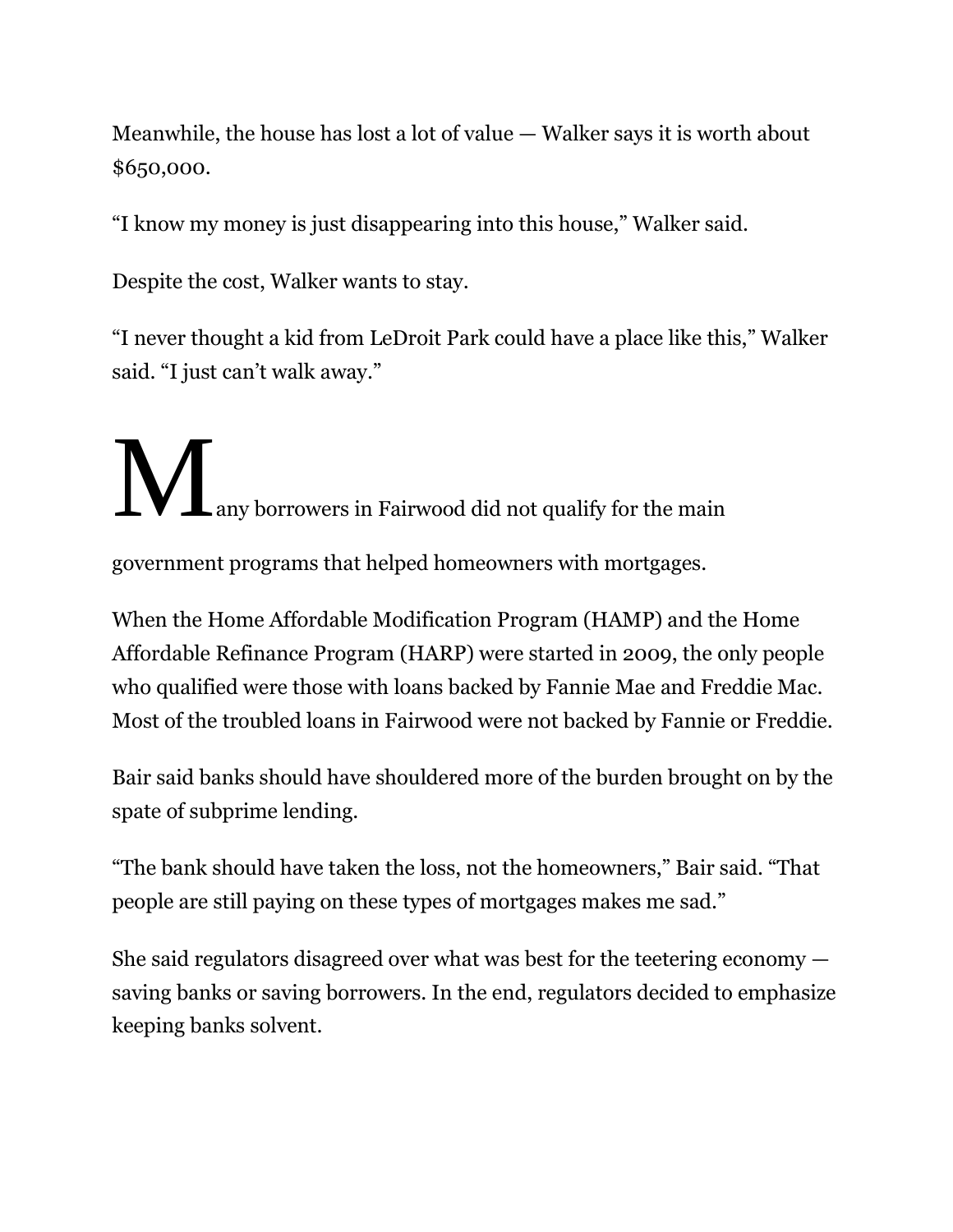Former U.S. Treasury Secretary Timothy Geithner, while promoting in his new book "Stress Test" during the past year, said he remained frustrated at how little the administration was able to do to offer relief to homeowners. Geithner said in his book there were many logistical hurdles as well as an issue of fairness, when 9 of 10 families were paying their mortgages on time.

The homes in Fairwood sell for a fraction of what they used to, and new buyers face tougher restrictions in qualifying for loans. Subprime loans are rare now, so those who can qualify are getting traditional loans at good rates, loan data shows.

One of those benefiting from the collapse in housing prices was Kris Marsh, the associate professor of sociology at University of Maryland who moved into Fairwood in 2009.

"I would not be able to live here if the bubble had not burst," she said. "I did not make enough money."

She paid \$365,000 for a house that originally sold for \$656,000 in 2006 when it was built. She put down \$100,000, which came from her parents.

Marsh, who is African American and an expert on segregation and the black middle class, liked that Fairwood was a planned community with milliondollar houses within walking distance of a grocery store. She also liked that it was still largely black.

But she said the crisis has made Fairwood less affluent and slightly less black than it once was.

Today, fewer blacks are getting approved for homes within the county, according to federal home mortgage data. Home loans to blacks in Prince George's have decreased from 14,679 in 2004 to 3,766 in 2013. The share of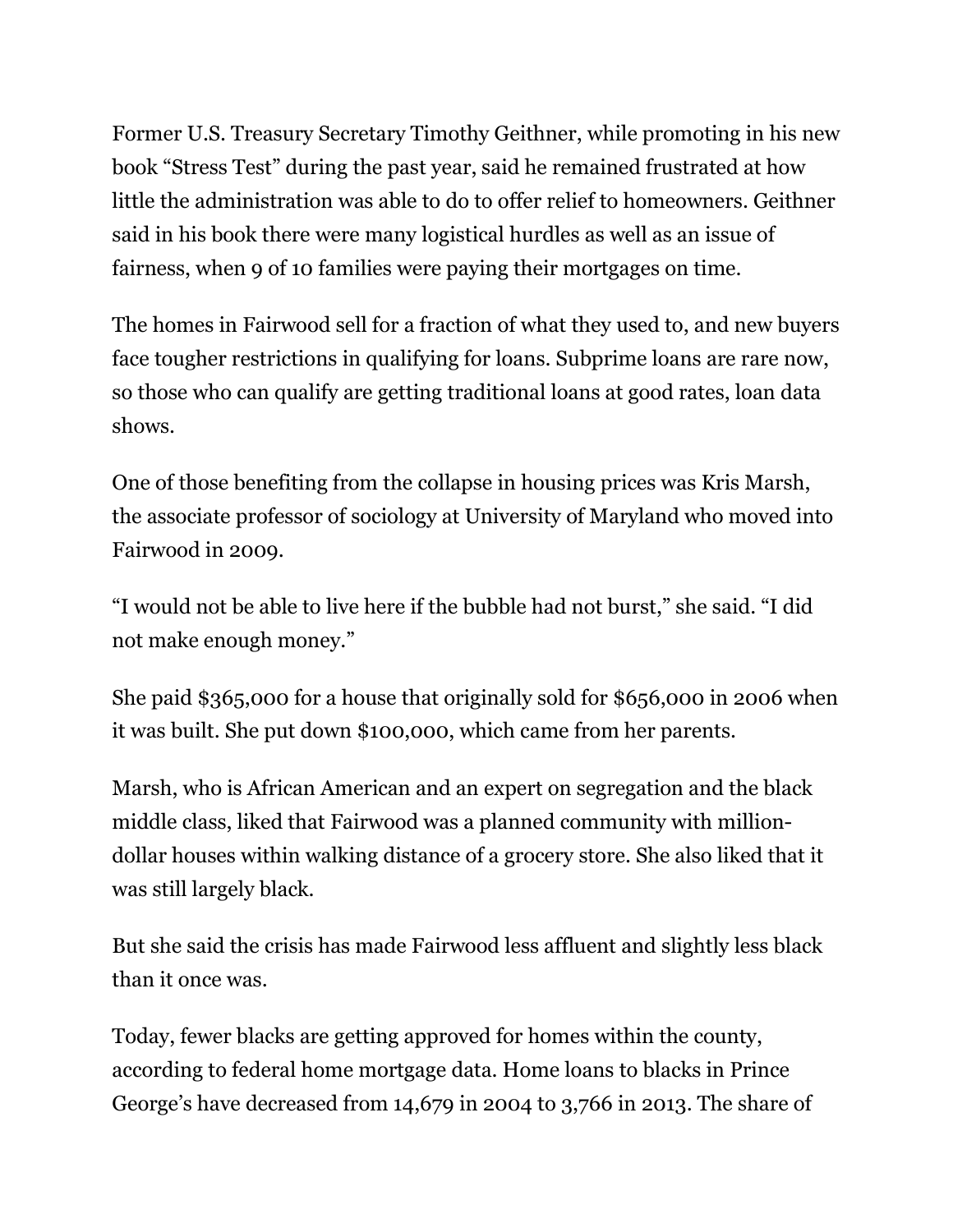home loans in the county going to blacks is also dropping, from 61 percent in 2008 to 51 percent in 2013.

Census data show that the percentage of black people in the county in recent years has stopped growing for the first time since the civil rights movement. Bart Landry, emeritus professor of sociology at the University of Maryland at College Park, said the county will probably become increasingly diverse as Asians and Latinos move in.

One of the new residents is Reiner Castillo, a 39-year-old from the Philippines who works in information technology at Fort Meade. His wife works at Anne Arundel Medical Center in Annapolis.

The couple had lived in a townhouse in Bowie, but with two young children, they needed a larger home. Fairwood seemed ideal.

"When we passed through here and all these big houses, we said it's a beautiful neighborhood," he said.

They bought a house on Nichols Promise Drive on June 25 in a short sale for \$360,000. It had originally sold for \$645,000.

After closing on the house, they met the former homeowner as he stopped by to throw away the last of his belongings.

"We were just talking about our lives and how beautiful this house is," Castillo said. "That's when he started opening up."

The man told the Castillos how embarrassing it had been to put his belongings on the curb.

The Castillos were moved by his plight.